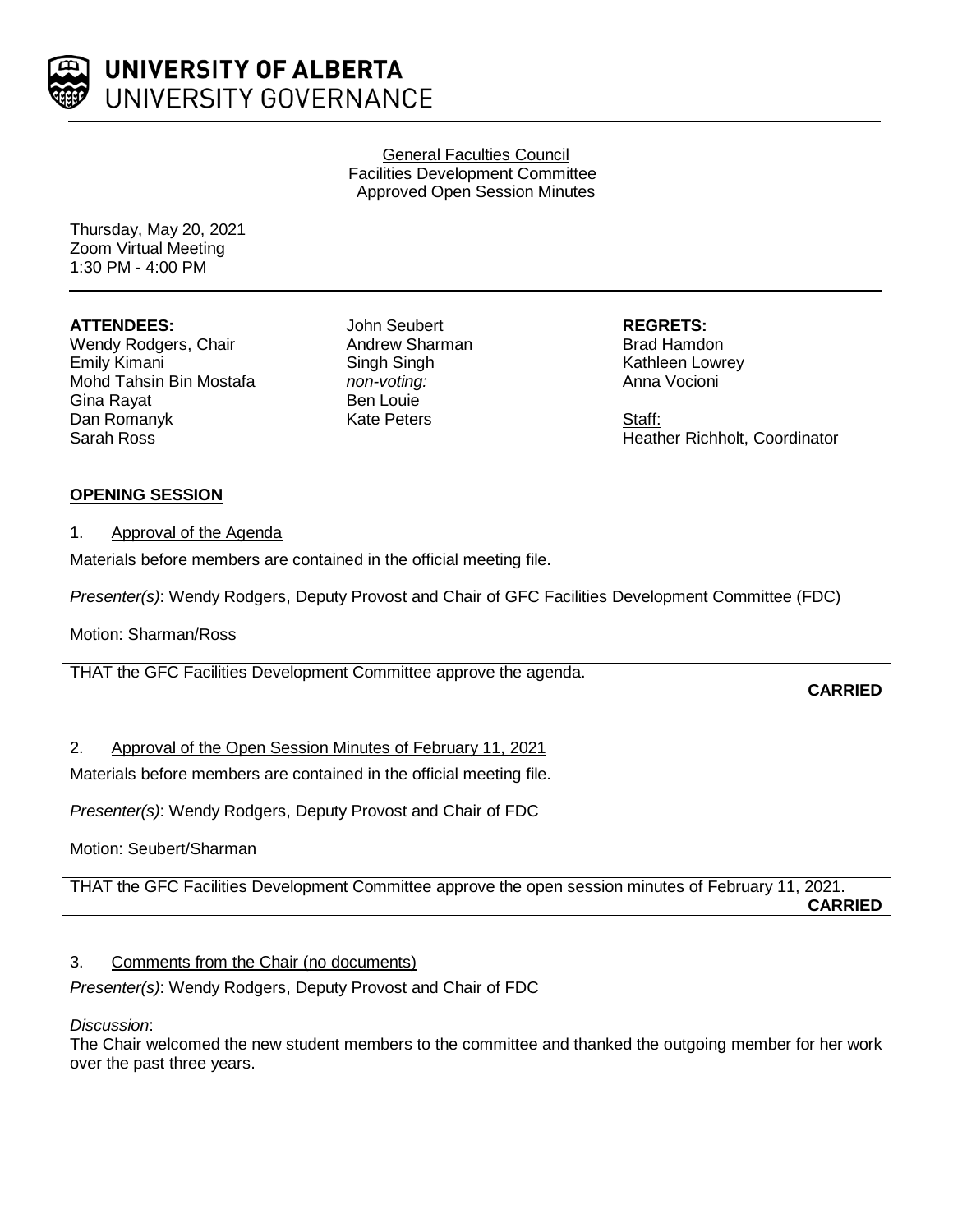# **ACTION ITEMS**

#### 4. Dentistry-Pharmacy Building Programming

Materials before members are contained in the official meeting file.

*Presenter(s)*: Andrew Sharman, Vice-President (Facilities and Operations)

#### *Discussion*:

The Chair spoke about the previous decisions made by the committee for the Dentistry-Pharmacy building and reminded members of the report of the Executive Oversight Committee and the Project Steering Committee that was shared at the February meeting.

Mr Sharman provided an overview of the project including:

- the original building and additions constructed over the years;
- the grant funding received for the project:
- the design plan and demolition of the additions; and
- the preservation of the original 1922 building and construction to date.

Mr Sharman noted that the recent budget challenges and University of Alberta for Tomorrow (UAT) initiative had encouraged everyone to think differently about the use of campus resources, including space. He explained that the space needs of the Departments of Computing Sciences, and Mathematical and Statistical Sciences aligned well with capacity in the Dentistry-Pharmacy building.

Members discussed:

- the complete relocation of the Departments and the plans for the spaces they were vacating;
- the availability and need for research labs and classroom space in response to expected enrollment growth;
- current work of the Office of the Registrar and Facilities and Operations regarding space optimization on campus; and
- the planned use and breakdown of space in the Dentistry-Pharmacy building for:
	- o public space;
	- o student success;
	- o support services; and
	- o academic space.

#### Motion: Sharman/Ross

THAT the GFC Facilities Development Committee approve, with delegated authority from General Faculties Council, the allocation of the academic space in the Dentistry-Pharmacy Centre to the Faculty of Science for the departments of Math & Statistical Sciences, and Computing Sciences.

**CARRIED**

# **DISCUSSION ITEMS**

5. Authority of the Facilities Development Committee (FDC) (no documents)

*Presenter(s)*: Wendy Rodgers, Deputy Provost and Chair of FDC; Kate Peters, GFC Secretary and Manager, GFC Services

*Discussion*: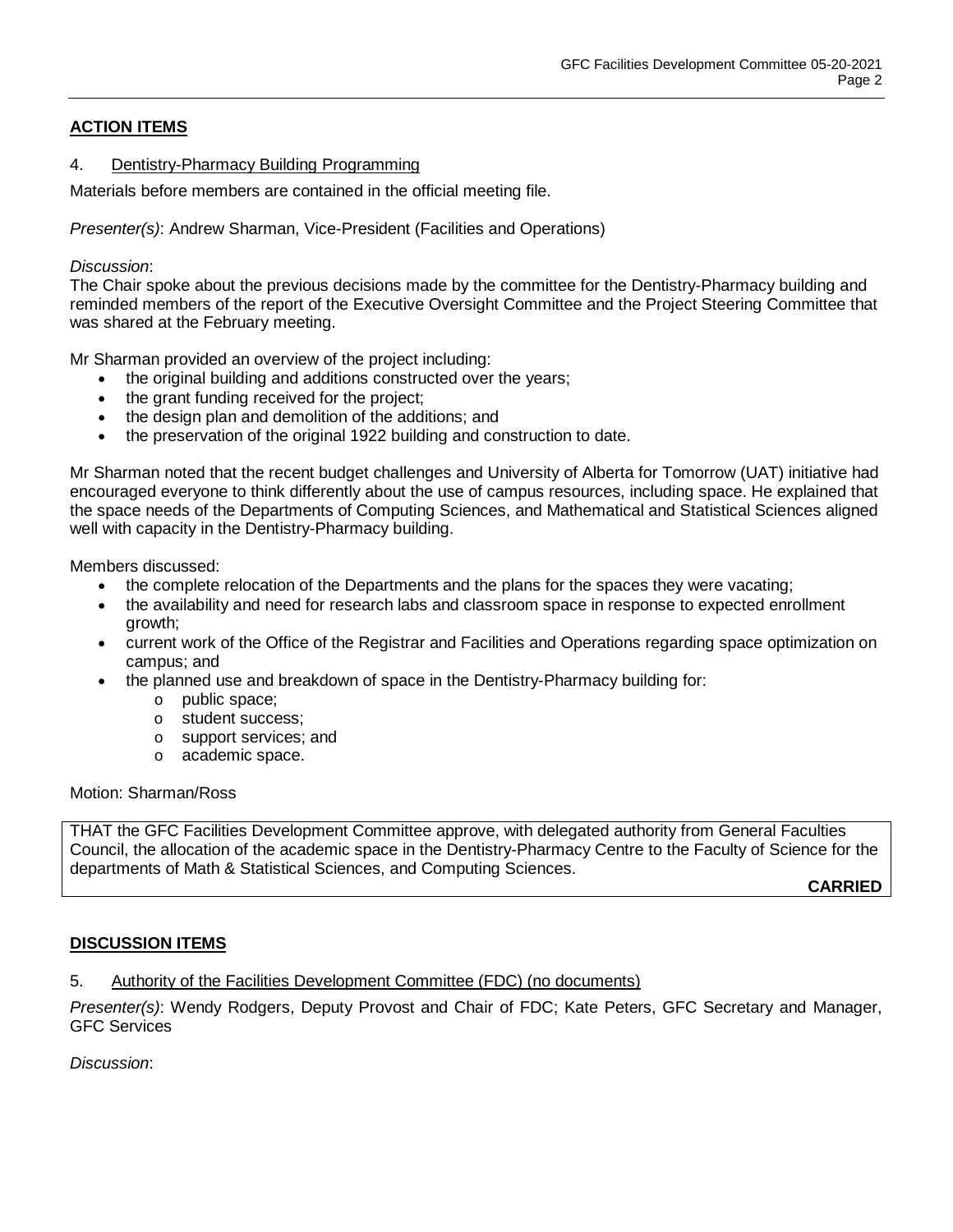Ms Peters explained that GFC had made a commitment to review the terms of reference for its standing committees on a 3-year cycle and that FDC's review was overdue. She spoke about the committee's mandate and authority, and the opportunity for the academy to add value and advice around items with academic impact.

The Chair spoke about the authorities as set out in the *Post-Secondary Learning Act* (PSLA), and FDC's delegated authority from the Board of Governors and from GFC. She noted that construction and planning on campus had changed significantly since the 1960s and 70s. She also noted that it was important to consider the authority held by the Office of the Vice-President (Facilities and Operations).

Members discussed:

- the format of terms of reference reviews and the role of the Executive Committee and GFC;
- the small number of items coming forward for FDC approval over the past years and the large number of meeting cancellations;
- the potential for FDC's delegated authority to move to another committee or committees;
- the delegated authority of FDC and the decisions that would be decided at the committee level;
- the option for any standing committee of GFC to refer a matter to full GFC for decision when they felt it was appropriate;
- the decisions that fell under the purview of the Vice-President (Facilities and Operations); and
- other groups and committees that provided advice on proposals such as steering committees, oversight committees, etc.

#### 6. Projects Update from Facilities and Operations (no documents)

*Presenter(s)*: Andrew Sharman, Vice-President (Facilities and Operations)

### *Discussion*:

Mr Sharman provided the following update:

#### Major Capital Projects

- 1. Dentistry Pharmacy
	- o Phase 1: Core and Shell on target both cost and schedule
	- o Phase 2: Fit-Out space programming complete June 2021.
	- o Phase 2 : Fit- Out design commence June 2021 complete January 2022 approximately 6 work packages to complete the fit out.
	- o Phase 2: Construction Manager RFP Closes May13th. Currently under review.
	- o SAB Link Demo starts May 11th. Complete June 2021.
	- o New Functional Name: down to two options University Commons/ University Square.
	- o Completion Date: 2024
- 2. Lister Residence Tower Renewals
	- o MacKenzie Tower #1: Complete
	- o Henday Tower #2: Construction to be completed for August 2021
	- o Kelsey Tower #3: Tender Awarded to Graham, currently mobilizing to site, completion for July 2022

# Active Capital Projects

- 1. New
	- o UABG Diwan Pavilion Redesign Complete and Re-tender May 20, 2021
- 2. Preservation
	- o Brain & Aging Research Building Renewal \$8M in construction (GOA)
	- o Tory Tower Mechanical Renewal \$8M- in construction(GOA)<br>
	o Enterprise Square UAT-SET HUB Main Floor Phase 1 \$8.2M
	- Enterprise Square UAT-SET HUB Main Floor Phase 1 \$8.2M- In construction
	- o John Scott Library Relocation and ECHA Re-Stack- currently out for tender for design RFP
	- o Morrison Structures Engineering Lab Renovation- in construction start May 2021 \$16.5M